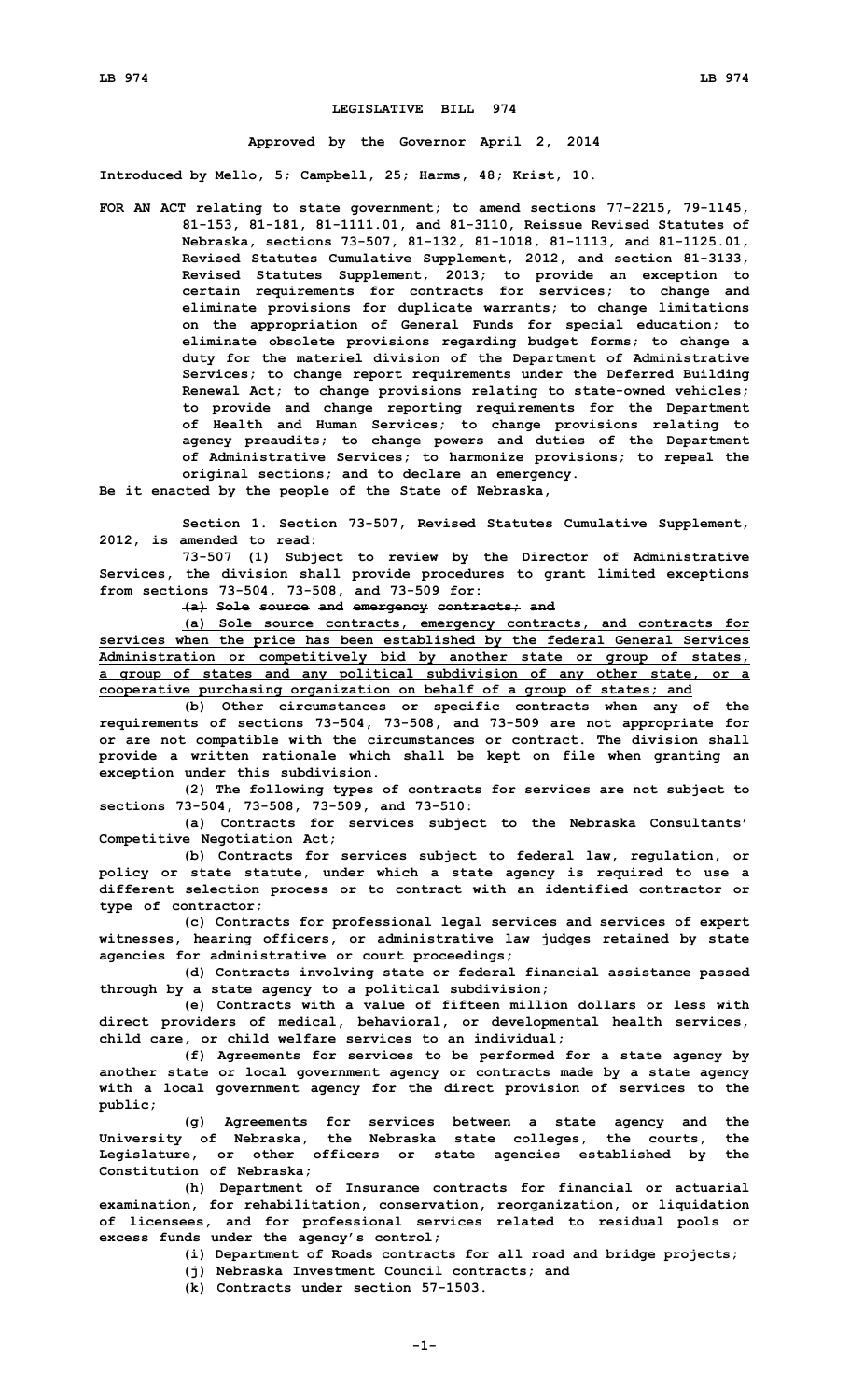**Sec. 2. Section 77-2215, Reissue Revised Statutes of Nebraska, is amended to read:**

**77-2215 (1) Whenever it shall be made to appear to the satisfaction of any officer, except the Director of Administrative Services, authorized by law to issue warrants, that any warrant issued by him or her has been lost or destroyed, such officer shall have authority to issue <sup>a</sup> duplicate replacement thereof. , numbered the same as the original, with the word duplicate written or printed in red ink across the face thereof. No duplicate replacement warrant shall be issued until the party applying for the same shall make an affidavit that such party was the owner of the original warrant and shall also file with such officer an indemnity bond with good and sufficient security, conditioned to refund any money received by the party or his or her assigns on such duplicate replacement in case of presentation and payment of the original by the treasurer upon whom the same is drawn, whether upon <sup>a</sup> genuine endorsement thereon or otherwise. The payee of any lost or destroyed warrant shall not be required to file an indemnity bond when the affidavit shows that such payee has not received such lost or destroyed warrant and cannot reasonably expect to receive it.**

**(2) Whenever it shall have come to the attention of the Director of Administrative Services that an outstanding warrant has not been presented for payment, the Director of Administrative Services shall immediately issue <sup>a</sup> stop-payment order and notify the State Treasurer, by letter, of the issuance of such order. After the expiration of seven working days from the issuance of such order, if in the meantime such outstanding warrant has not been presented for payment, the Director of Administrative Services shall have authority to issue <sup>a</sup> duplicate replacement thereof. , numbered the same as the original, with the word duplicate written or printed in red ink across the face thereof. In an emergency, the Director of Administrative Services may immediately issue such duplicate replacement warrant.**

**Sec. 3. Section 79-1145, Reissue Revised Statutes of Nebraska, is amended to read:**

**79-1145 (1) For each fiscal year prior to fiscal year 2014-15, the aggregate amount of General Funds appropriated for special education programs and support services pursuant to sections 79-1129, 79-1132, and 79-1144 shall not exceed the aggregate amount of General Funds appropriated pursuant to such sections for the previous fiscal year, multiplied by one plus <sup>a</sup> rate of increased by five percent.**

**(2) For fiscal year 2014-15 and each fiscal year thereafter, the aggregate amount of General Funds appropriated for special education programs and support services pursuant to sections 79-1129, 79-1132, and 79-1144 shall not exceed the aggregate amount of General Funds appropriated pursuant to such sections for the previous fiscal year, increased by ten percent.**

**Sec. 4. Section 81-132, Revised Statutes Cumulative Supplement, 2012, is amended to read:**

**81-132 All departments, offices, and institutions of the state government requesting appropriations shall file in the office of the Director of Administrative Services the budget forms furnished them by the director under the provisions of sections 81-1113 and 81-1113.01. The budget forms required by this section shall be filed on or before September 15 of each even-numbered year. , except that in 2002, the budget administrator of the budget division of the Department of Administrative Services may extend the filing deadline for budget forms to <sup>a</sup> date no later than October 15, 2002. The forms shall show their total estimated requirements for the next biennium for each unit of their organization and activity classified as to object of expenditure. With such forms, each department, office, institution, and expending agency shall file <sup>a</sup> report showing all money received by such department, office, institution, or expending agency together with the estimated receipts for the coming biennium. Such estimates shall be accompanied by <sup>a</sup> statement in writing giving facts and explanations of reasons for each item of increased appropriation requested. The report submitted by the Department of Health and Human Services shall include, but not be limited to, the key goals, benchmarks, and progress reports required pursuant to section 81-3133 and sections 12 to 14 of this act.**

**Sec. 5. Section 81-153, Reissue Revised Statutes of Nebraska, is amended to read:**

**81-153 The materiel division shall have the power and duty to:**

**(1) Purchase or contract for, in the name of the state, the personal property required by the using agencies and the state;**

**(2) Promulgate, apply, and enforce standard specifications established as provided in section 81-154;**

**(3) Sell and dispose of personal property that is not needed by the state or its using agencies as provided in section 81-161.04 or initiate**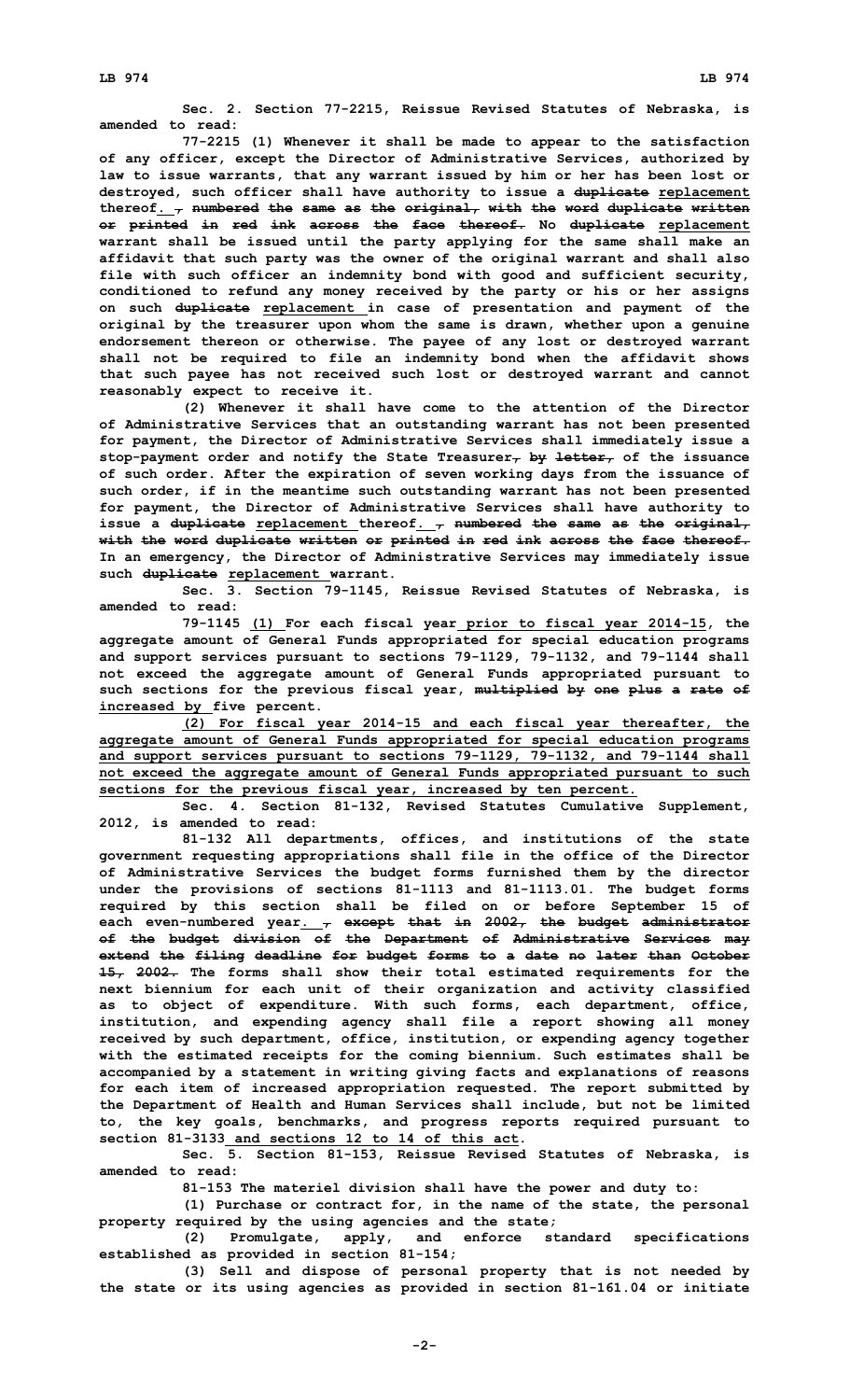**trade-ins when determined to be in the best interest of the state;**

**(4) Determine the utility, quality, fitness, and suitability of all personal property tendered or furnished;**

**(5) Make rules and regulations consistent with sections 81-145 to 81-171 and 81-1118 to 81-1118.06 to carry into effect the provisions thereof. Such rules and regulations shall include provisions for modifying and terminating purchase contracts and the cost principles to be used in such modification or termination;**

**(6) Employ such clerical, technical, and other assistants as may be necessary to properly administer such sections, fix their compensation, and prescribe their duties in connection therewith, subject to existing laws and appropriations;**

**(7) Allow the purchase of items personal property without competitive bidding when the price has been established by the federal General Services Administration or to allow the purchase of items personal property by participation in <sup>a</sup> contract competitively bid by another state or group of states, <sup>a</sup> group of states and any political subdivision of any other state, or <sup>a</sup> cooperative purchasing organization on behalf of <sup>a</sup> group of states. The division may also give consideration to <sup>a</sup> sheltered workshop pursuant to section 48-1503 in making such purchases;**

**(8) Enter into any personal property lease agreement when it appears to be in the best interest of the state; and**

**(9) Negotiate purchases and contracts when conditions exist to defeat the purpose and principles of public competitive bidding.**

**Sec. 6. Section 81-181, Reissue Revised Statutes of Nebraska, is amended to read:**

**81-181 (1) Not later than December September 15 of each even-numbered year, each agency shall submit to the Governor, in the form prescribed by him or her, <sup>a</sup> report of its proposed building renewal projects for the next fiscal year. biennium. Such report shall contain the information specified in section 81-177 and shall constitute <sup>a</sup> request for the allocation of funds from the Building Renewal Allocation Fund. Such report shall also constitute, as applicable, <sup>a</sup> request for the allocation of funds from the State Building Renewal Assessment Fund, University Building Renewal Assessment Fund, or State College Building Renewal Assessment Fund. The Governor shall, with the advice of the task force, allocate from such funds the sum necessary for the accomplishment of projects approved by him or her. Allocations from the Building Renewal Allocation Fund shall be made in <sup>a</sup> manner that assures accomplishment of Class I projects first, followed by accomplishment of Class II projects, and then accomplishment of Class III projects, unless doing so in <sup>a</sup> particular case would violate sound building renewal policies and practices. The amount of such allocation shall not be transferred to the agency but shall remain within, as applicable, the Building Renewal Allocation Fund, State Building Renewal Assessment Fund, University Building Renewal Assessment Fund, or State College Building Renewal Assessment Fund subject to the control of the Governor until disbursed consistent with the provisions of the Deferred Building Renewal Act.**

**(2) The University of Nebraska and the state colleges may include in their reports under subsection (1) of this section their proposed building renovation projects that have received approval of the Coordinating Commission for Postsecondary Education, if required pursuant to section 85-1414, for the coming fiscal year biennium as authorized by section 81-188.03 or 81-188.05, as applicable, which shall constitute requests for allocation of funds for such proposed projects from the University Building Renewal Assessment Fund or the State College Building Renewal Assessment Fund, as applicable. The Governor, with the advice of the task force, shall allocate from the University Building Renewal Assessment Fund or the State College Building Renewal Assessment Fund, as applicable, the sum necessary for the accomplishment of the renovation projects approved by him or her. Such allocations shall not be transferred to the University of Nebraska or the state college or colleges making the request but shall remain in the University Building Renewal Assessment Fund or the State College Building Renewal Assessment Fund, as applicable, subject to the control of the Governor until disbursed pursuant to the Deferred Building Renewal Act.**

**Sec. 7. Section 81-1018, Revised Statutes Cumulative Supplement, 2012, is amended to read:**

**81-1018 (1) The Legislature hereby declares that the purpose and intent of this section are to take positive steps to reduce the consumption of gasoline in this state and to make the most efficient and economical use of the nation's resources and the state's funds.**

**(2) After August 24, 1975, all state-owned vehicles that are passenger cars purchased, leased, rented, or approved for purchase, lease,**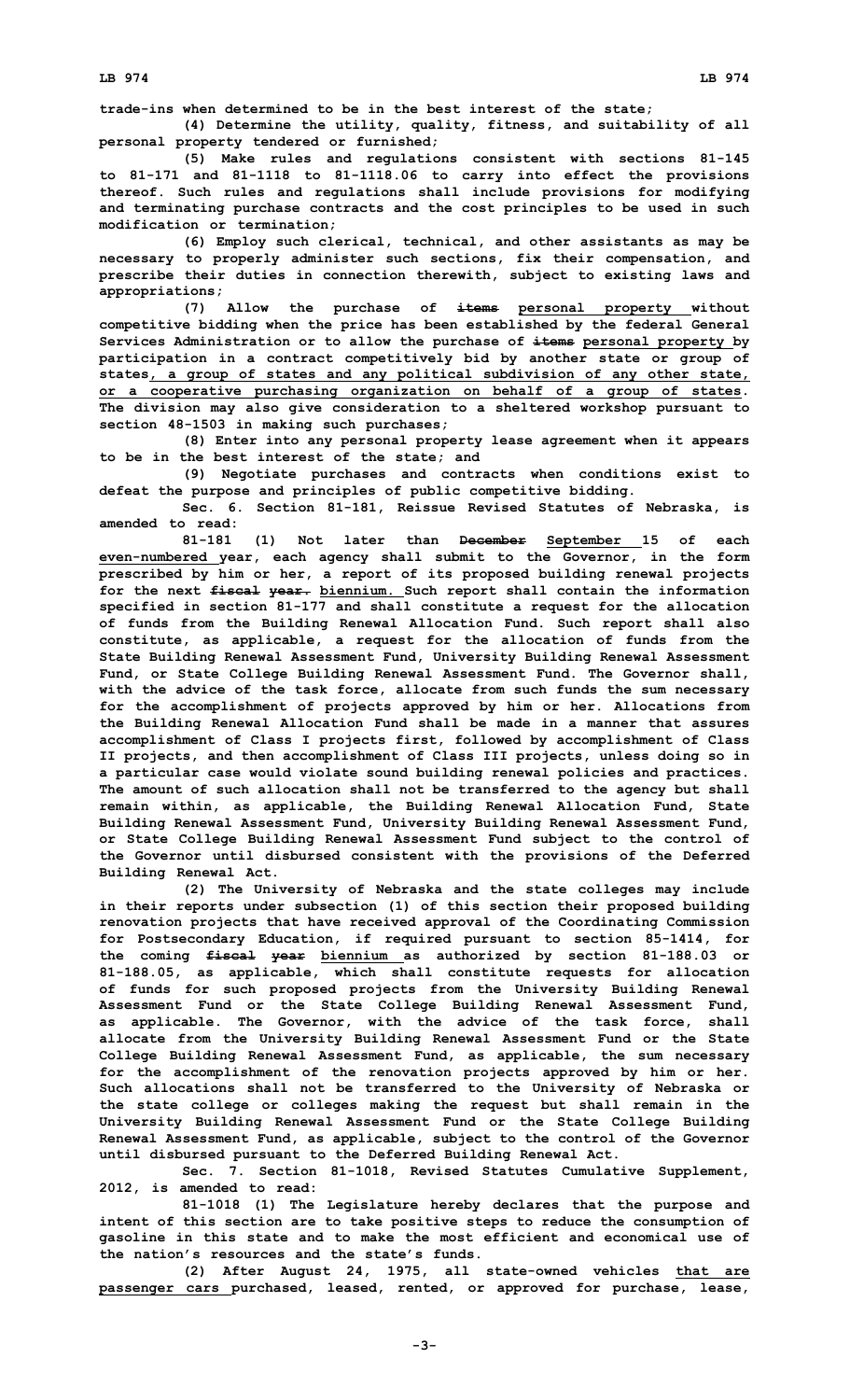**or rent by the bureau shall be of the intermediate, compact, or subcompact class. Not less than fifty percent of such state-owned vehicles shall be of the compact or subcompact class unless the costs to operate and maintain such vehicles are not to the advantage of the state or such requirement fails to meet the intent of sections 81-1008 to 81-1025. For purposes of this section, classes shall be as defined by motor vehicle manufacturers.**

**Sec. 8. Section 81-1111.01, Reissue Revised Statutes of Nebraska, is amended to read:**

**81-1111.01 For agencies with fewer than seven full-time employees, preaudits shall be conducted by the accounting bureau or by <sup>a</sup> state agency authorized by the Director of Administrative Services to conduct its own preaudits. The Director of Administrative Services may authorize departments and agencies that have seven or more full-time employees to perform their own preaudits, subject to monitoring by the accounting bureau. The preaudits shall be performed in accordance with the provisions of subdivisions (3)(a) through (f) of section 81-1111.**

**Sec. 9. Section 81-1113, Revised Statutes Cumulative Supplement, 2012, is amended to read:**

**81-1113 The budget division shall prepare the executive budget in accordance with the wishes and policies of the Governor. The budget division shall have the following duties, powers, and responsibilities:**

**(1) Shall prescribe the forms and procedures to be employed by all departments and agencies of the state in compiling and submitting their individual budget requests and shall set up <sup>a</sup> budget calendar which shall provide for (a) the date, not later than July 15 of each even-numbered year, for distribution of instructions, (b) the date by which time requests for appropriations by each agency shall be submitted, and (c) the period during which such public hearings as the Governor may elect shall be held for each department and agency. The budget request shall be submitted each even-numbered year no later than the date provided in section 81-132, shall include the intended receipts and expenditures by programs, subprograms, and activities and such additional information as the administrator may deem appropriate for each fiscal year, shall be made upon <sup>a</sup> biennial basis, and shall include actual receipts and actual expenditures for each fiscal year of the most recently completed biennium and the first year of the current biennium and estimates for the second year of the current biennium and each year of the next ensuing biennium;**

**(2) Shall work with each governmental department and agency in developing performance standards for each program, subprogram, and activity to measure and evaluate present as well as projected levels of expenditures. The budget division shall also work with the Division of Children and Family Services of the Department of Health and Human Services to develop key goals, benchmarks, and methods of quantification of progress required pursuant to section 81-3133 and sections 12 to 14 of this act;**

**(3) Shall, following passage of legislative appropriations, be responsible for the administration of the approved budget through budgetary allotments;**

**(4) Shall be responsible for <sup>a</sup> monthly budgetary report for each department and agency showing comparisons between actual expenditures and allotments, which report shall be subject to review by the director and budget administrator; and**

**(5) Shall be responsible for the authorization of employee positions. Such authorizations shall be based on the following:**

**(a) <sup>A</sup> requirement that <sup>a</sup> sufficient budget program appropriation and salary limitation exist to fully fund all authorized positions;**

**(b) <sup>A</sup> requirement that permanent full-time positions which have been vacant for ninety days or more be reviewed and reauthorized prior to being filled. If requested by the budget division, the personnel division of the Department of Administrative Services shall review such vacant position to determine the proper classification for the position;**

**(c) <sup>A</sup> requirement that authorized positions accurately reflect legislative intent contained in legislative appropriation and intent bills; and**

**(d) Other relevant criteria as determined by the budget administrator.**

**Sec. 10. Section 81-1125.01, Revised Statutes Cumulative Supplement, 2012, is amended to read:**

**81-1125.01 It shall be the duty of the Director of Administrative Services to digest, prepare, and report to the Governor, the Tax Commissioner, and the Clerk of the Legislature, and the Legislative Fiscal Analyst, at least twenty days before the commencement of each regular session of the Legislature:**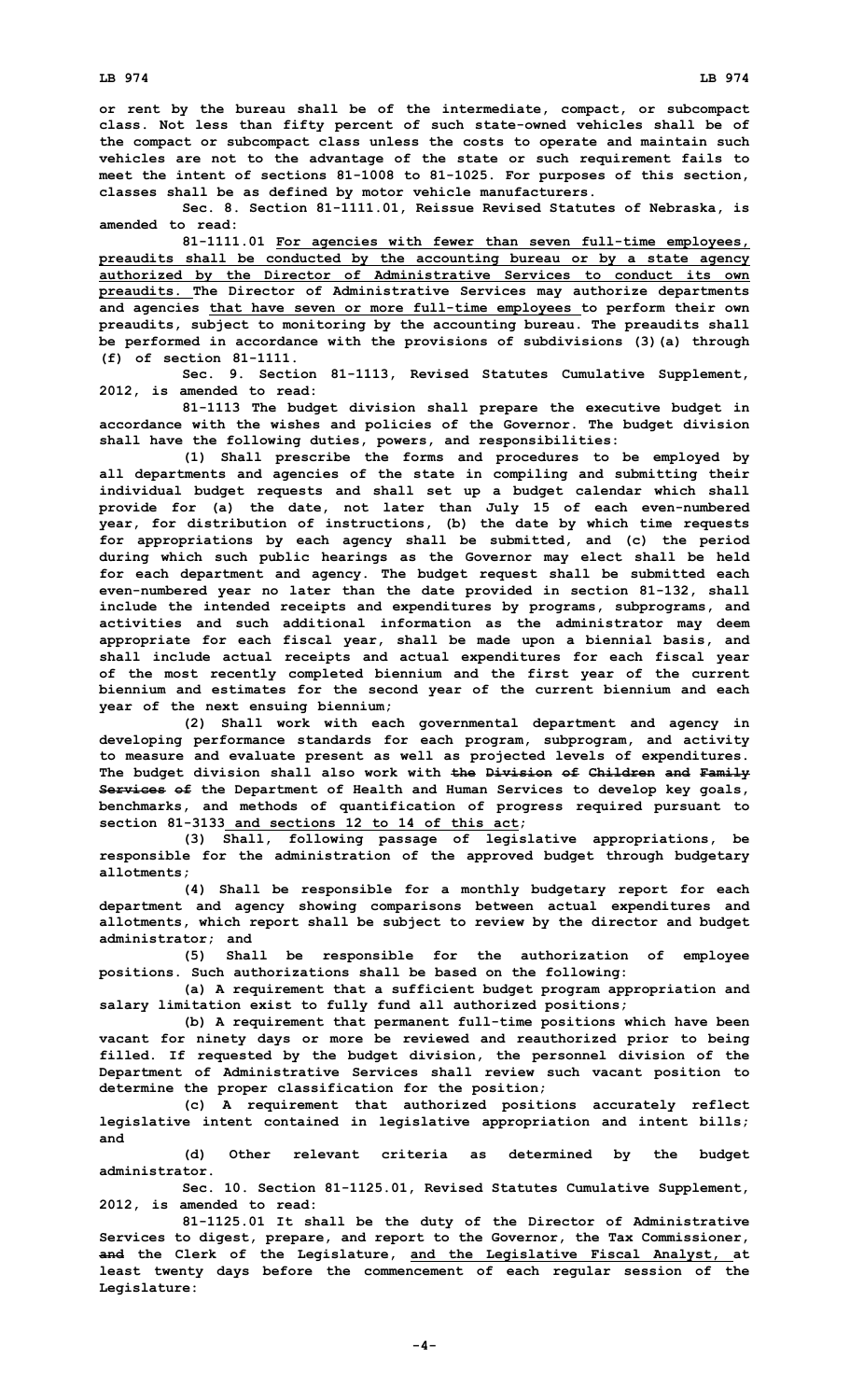**(1) <sup>A</sup> full and detailed statement of The Annual Budgetary Report showing the condition of the treasury, and the amount of the expenditures for the last fiscal year;**

**(2) <sup>A</sup> full and detailed statement of the public debt, The Comprehensive Annual Financial Report showing fully all liabilities and resources of the state; and**

**(3) Such plans as he or she may deem expedient for (a) the support of public credit, (b) lessening the public expenses, (c) using the public money to the best advantage, (d) promoting frugality and economy in public offices, and generally for the better management and more perfect understanding of the fiscal affairs of the state, and (e) securing uniformity and efficiency in the levying and collecting of taxes, systematizing the work to be done by officers having duties to perform under the revenue law.**

**The report reports submitted to the Clerk of the Legislature shall be submitted electronically. Each member of the Legislature shall receive an electronic copy of the report reports required by this section by making <sup>a</sup> request for it to the director.**

**Sec. 11. Section 81-3110, Reissue Revised Statutes of Nebraska, is amended to read:**

**81-3110 Sections 81-3110 to 81-3124 and sections 12 to 14 of this act shall be known and may be cited as the Health and Human Services Act.**

**Sec. 12. (1) For the biennium ending June 30, 2017, and the biennium ending June 30, 2019, the Division of Behavioral Health of the Department of Health and Human Services shall, as part of the appropriations request process pursuant to section 81-132, include <sup>a</sup> strategic plan that identifies the main purpose or purposes of each program, verifiable and auditable key goals that the division believes are fair measures of its progress in meeting each program's main purpose or purposes, and benchmarks for improving performance on the key goals. The division shall also report whether the benchmarks are being met and, if not, the expected timeframes for meeting them. Such key goals and benchmarks shall be developed by the division with the assistance of the budget division of the Department of Administrative Services pursuant to subdivision (2) of section 81-1113.**

**(2) Not later than September 15, 2015, and not later than September 15, 2017, the Division of Behavioral Health of the Department of Health and Human Services shall report electronically to the Health and Human Services Committee of the Legislature and the Appropriations Committee of the Legislature on the progress towards the key goals identified pursuant to this section that occurred in the previous twelve months. The division shall annually appear at <sup>a</sup> joint hearing of the two legislative committees and present the report.**

**Sec. 13. (1) For the biennium ending June 30, 2017, and the biennium ending June 30, 2019, the Division of Developmental Disabilities of the Department of Health and Human Services shall, as part of the appropriations request process pursuant to section 81-132, include <sup>a</sup> strategic plan that identifies the main purpose or purposes of each program, verifiable and auditable key goals that the division believes are fair measures of its progress in meeting each program's main purpose or purposes, and benchmarks for improving performance on the key goals. The division shall also report whether the benchmarks are being met and, if not, the expected timeframes for meeting them. Such key goals and benchmarks shall be developed by the division with the assistance of the budget division of the Department of Administrative Services pursuant to subdivision (2) of section 81-1113.**

**(2) Not later than September 15, 2015, and not later than September 15, 2017, the Division of Developmental Disabilities of the Department of Health and Human Services shall report electronically to the Health and Human Services Committee of the Legislature and the Appropriations Committee of the Legislature on the progress towards the key goals identified pursuant to this section that occurred in the previous twelve months. The division shall annually appear at <sup>a</sup> joint hearing of the two legislative committees and present the report.**

**Sec. 14. (1) For the biennium ending June 30, 2017, and the biennium ending June 30, 2019, the Division of Medicaid and Long-Term Care of the Department of Health and Human Services shall, as part of the appropriations request process pursuant to section 81-132, include <sup>a</sup> strategic plan that identifies the main purpose or purposes of each program, verifiable and auditable key goals that the division believes are fair measures of its progress in meeting each program's main purpose or purposes, and benchmarks for improving performance on the key goals. The division shall also report whether the benchmarks are being met and, if not, the expected timeframes for meeting them. Such key goals and benchmarks shall be developed by the division with the assistance of the budget division of the Department of Administrative**